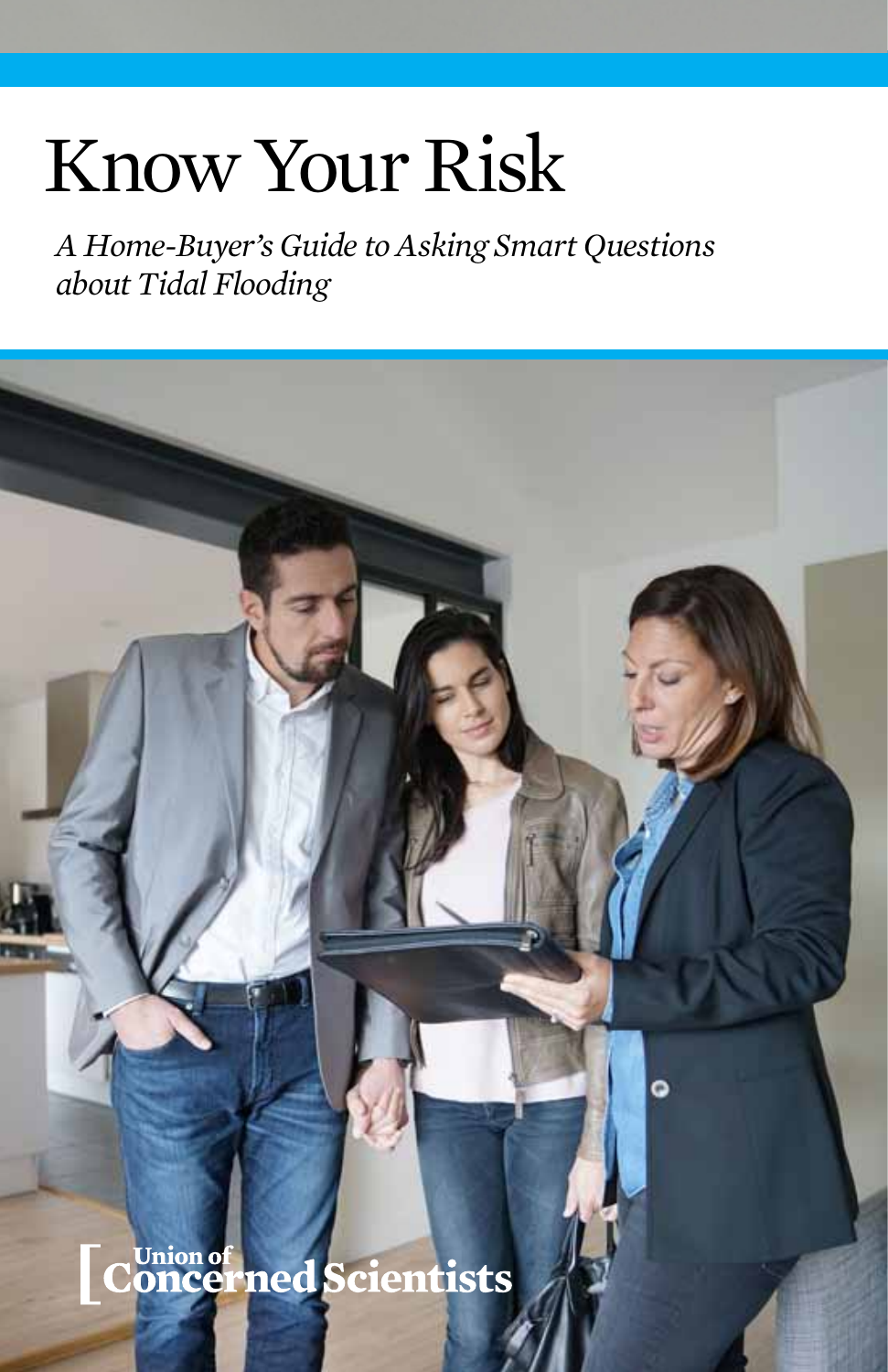Within the lifetime of a 30-year mortgage issued today, more than 300,000 American homes with a market value of about \$120 billion could be at risk of chronic, disruptive tidal flooding experiencing 26 or more tidal floods every year—as sea levels rise, according to the report *Underwater: Rising Seas, Chronic Floods, and the Implications for the US Coastal Real Estate*. You can read the report and view maps at *www.ucsusa.org/underwater*.

Purchasing a home is a big investment. If you are considering buying one in a coastal community, get informed about the potential tidal flood risk. Many homebuyers and sellers mistakenly assume that federal flood risk maps (FEMA maps) and "flood certifications" obtained by mortgage lenders during the home-buying process provide complete information. But these maps are only a starting point. They can be out of date and do not capture tidal flood risks, current or future.

Remember that, even though the threat may not be visible today, it is growing in many locations as sea levels rise. When tidal flooding begins to disrupt everyday life, property values in those places will likely decline. Consider putting the same effort into learning about tidal flooding risks as you would put into researching the school system, crime rates, and other community characteristics that will have a long-term impact on your property value.

## **Ask Yourself**

#### *What is my risk, and what is my tolerance for risk?*

- The professionals who assist you in purchasing a home—mortgage loan officers, brokers, attorneys, insurance brokers, appraisers, and home inspectors—may only be legally required to consult FEMA flood maps to cover their own liability risk and will not ordinarily consider the risk of future sea level rise to your home.
- Currently, it's on you as the homebuyer to take the initiative to assess tidal flooding risks, including by talking to local experts and consulting free or fee-based mapping products.
- • If the property you're considering is in an area at growing risk of tidal flooding, consider how falling property values will affect your longterm financial goals.

# **Ask the Locals**

*Are you aware of any areas flooding now? How often? Do people have trouble getting to work or school? Do access roads for this neighborhood flood during extreme tides?*

Current (and future) property values could be affected by flooding elsewhere in the neighborhood or the flooding of critical infrastructure, so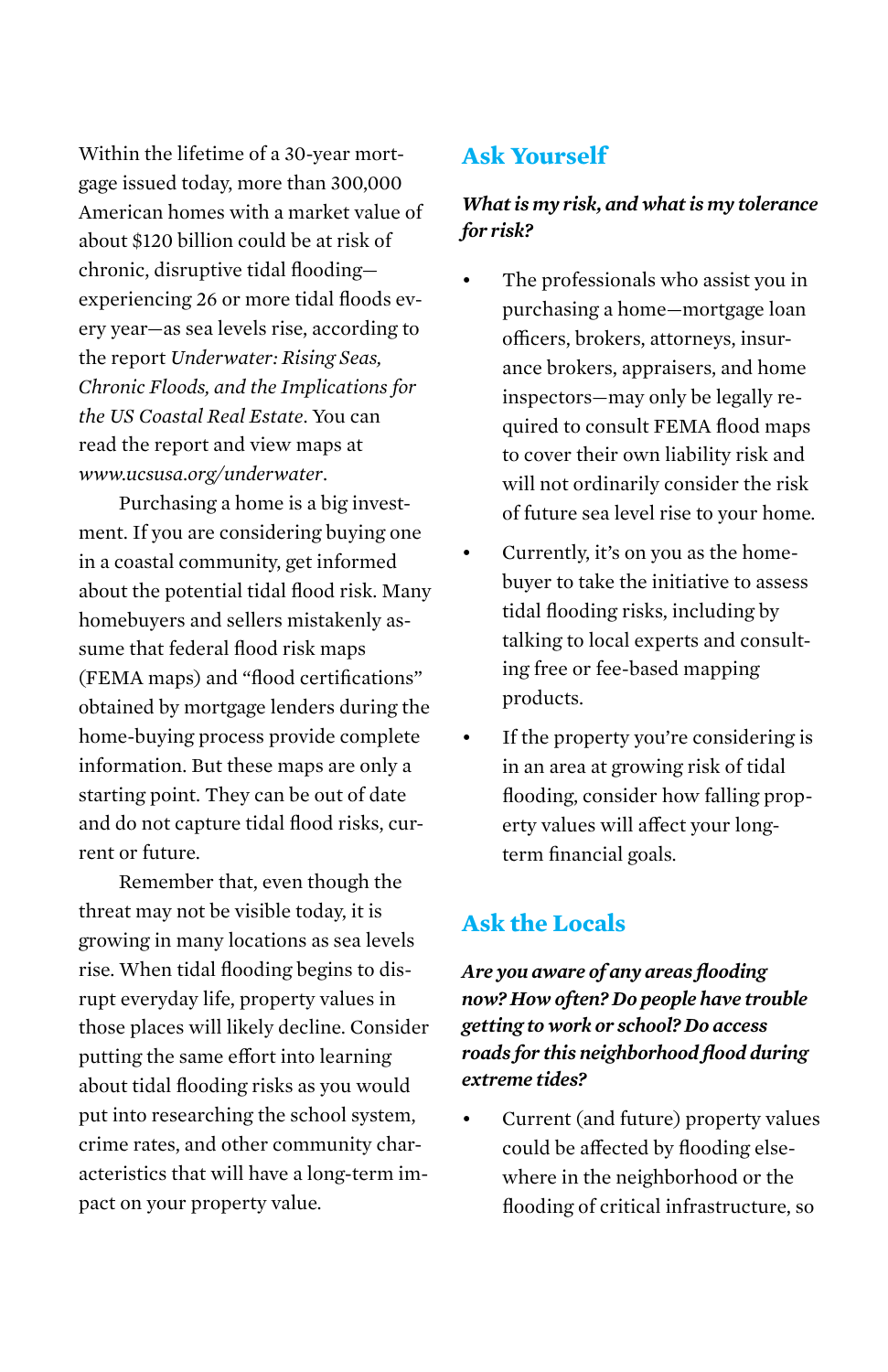try to assemble a clear picture of the whole community.

- Investigate whether the neighborhood relies on a sea wall, levee system, tide gate, or other type of flood defense measure. Keep in mind, these measures are not fail-safe.
- Even if an individual home is safe from flooding, important infrastructure like roads, bridges, schools, hospitals, and water and power utilities may not be. Flooded roads, for example, can make neighborhoods inaccessible, including by emergency vehicles.

## **Ask the Seller, the Realtor, and Town Planner's Office**

#### *Is this home or neighborhood at risk of high-tide flooding? Has there been damage as a result? How often and under what conditions does it flood?*

- Not all states and communities require that present-day flood risks be disclosed. And there are no robust uniform national standards for disclosing future flooding risks or standardized maps for providing tidal flood risk information. Asking direct questions of a seller, realtor, or town planner will increase the likelihood of getting any information they may have.
- Beyond your prospective property, learn what condition the local

flood-prevention infrastructure is in and how its maintenance is funded. Ask what plans and investments the town is making to protect against future flooding, including investments in hard or green infrastructure, protective local zoning, and building regulations.

## **Ask a Home Inspector and/or Engineer**

#### *Do you see any evidence of tidal/high-tide flooding on the property?*

- Realtors may not know the specific history of the property. But home inspectors can look for evidence of flooding. An inspector may be able to offer insight on how vulnerable the home is structurally to future tidal flooding. Discuss pros and cons (including costs) of potential protective measures such as elevating electrical equipment or the home itself.
- With increased sea levels, rising water tables can infiltrate groundwater supplies and contaminate a property's well water. Salt water can similarly infiltrate and damage septic systems. If such risks may be present, consider a more specialized expert evaluation—such as a groundwater or septic engineer than what you would obtain from a general home inspection.